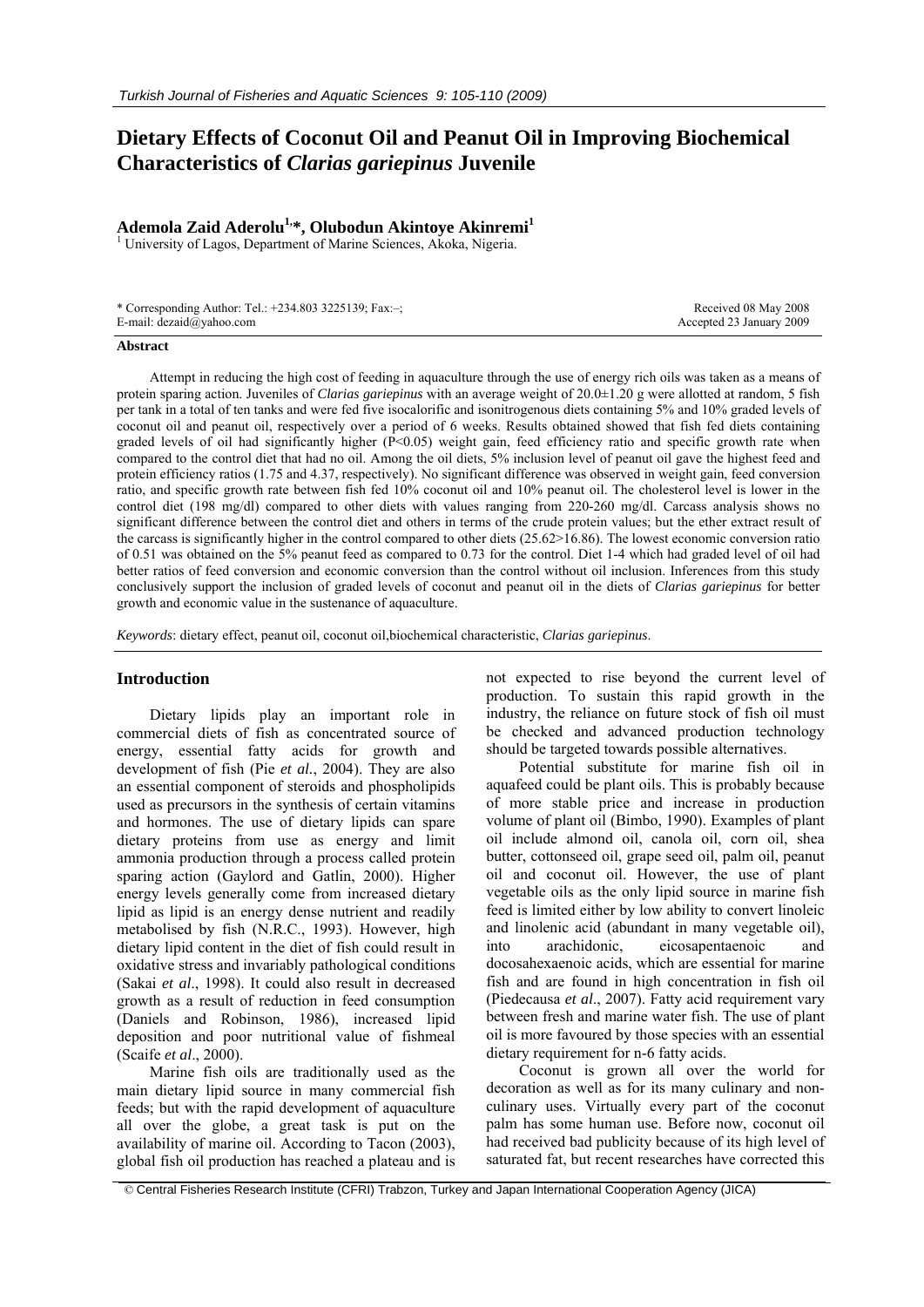misconception (Conrado, 2003). It has been found that the lauric acid present in coconut oil has antiviral, antiprotozoal, antibacterial properties and at the same time, increases body metabolism. Other advantages of coconut oil include being the most stable oil and its resistance to oxidative rancidity. Unlike most oils, coconut oil will not be damaged by warmer temperatures (Alice *et al.*, 2006). Coconut oil is very cheap and abundant in Nigeria compared to other oils. For now, it is not directly consumed by man so there is less competition on its usage.

Peanut oil on the other hand is organic oil derived from peanuts. 40-50% of the weight of the nut is oil and the major fatty acids in the oil are palmitic, oleic and linoleic acids. The oil also contains some 6- 8% (total) of arachidonic acid, behenic acid, and other fatty acids. 51% of the oil in peanut oil is monosaturated oil, 30% polyunsaturated and 19% saturated oil (The American heritages, 2007). It is also very abundant because of the availability of groundnut for livestock feed.

*Clarias gariepinus*, also known as African mud catfish, is the most popularly cultured fish in Nigeria (Sogbesan and Ugwumba, 2006). It has the ability to feed on variety of food items ranging from Zooplankton to fish (Olaosebikan and Raji, 1998). Fish with omnivorous feeding habits may be able to use dietary vegetable oils in more efficient manner than the counterpart carnivorous species (Sala and Balesteros, 1997). Catfish has been credited for been hardy, resistance to handling stress; it has better growth and feed conversion abilities. The high quality and better taste of its flesh makes it a highly demanded fish, hence there is a need to increase the local production of this specie at cheaper production cost (Sogbesan and Ugwumba, 2008).

Considering the lower cost price and high availability of vegetable oils in the tropics, their potential as alternative dietary lipids source for fish needs to be investigated.

### **Materials and Methods**

### **Culture System**

The growth trial was carried out in 15 plastic tank aquaria (30 cm depth, 36 cm width and 52 cm length) containing 40 L of dechlorinated water and operated on a flow-through system. During the experiment, water temperature was recorded daily and ranged from 27°C to 31°C, ammonia monitored once a week and it was less than 0.4 mg/L, dissolved oxygen average was 5 mg/L and pH was around 6.8. The photoperiod was 12L/12D with light period between  $07^{00}$  to 19.<sup>00</sup> hrs.

### **Experimental Diets**

Five isonitrogenous and isoenergenic diets were formulated (average crude protein 40.2% and energy 2,839 kCal). The control diet had no oil while diets 1 and 2 had 5% and 10% inclusion level of coconut oil, respectively. Diets 3 and 4 had same inclusion of oil as in 1 and 2, but the oil type was peanut oil. The diet formulation is shown in Table 1. All ingredients were bought at the same time to avoid variations associated with batch differences and were thoroughly mixed and made into pellets (2 mm dimension) with a laboratory pellet pressers. All diets were later airdried and stored for subsequent use.

#### **Experimental Fish**

From about 90 pieces of African mud catfish (*Clarias gariepinus*) juveniles, average weight  $20.00\pm1.20$  g were obtained from a local fish farm in Lagos, Nigeria and held in a 1000 L plastic tank upon arrival at our laboratory. All fish were acclimatized for 2 weeks and fed a commercial catfish pellet (42% crude protein). At the commencement of feeding trial, groups of five catfish juvenile per tank (mean weight,

**Table 1.** Formulation and estimated chemical composition of experimental diets fed to *Clarias gariepinus* 

| Ingredients %           | Control | 5% Coconut oil | 10% Coconut oil | 5% Peanut oil | 10% Peanut oil |
|-------------------------|---------|----------------|-----------------|---------------|----------------|
| Fishmeal (72%)          | 20      | 20             | 20              | 20            | 20             |
| Soybean meal            | 30      | 30             | 30              | 30            | 30             |
| Groundnut cake          | 30      | 30             | 28              | 30            | 28             |
| Maize                   | 18      | 15             | 10              | 15            | 10             |
| D-calcium phosphate     | 1.5     | 1.5            | 1.5             | 1.5           | 1.5            |
| Fish premix*            | 0.25    | 0.25           | 0.25            | 0.25          | 0.25           |
| Salt                    | 0.25    | 0.25           | 0.25            | 0.25          | 0.25           |
| Coconut oil             |         | 5.00           | 10.00           |               |                |
| Peanut oil              |         |                |                 | 5.00          | 10.00          |
| Estimated crude protein | 41.5    | 41.0           | 39.5            | 40.2          | 39.5           |
| Estimated ether extract | 4.47    | 9.35           | 14.0            | 9.35          | 14.0           |
| Estimated energy (Kcal) | 2800.5  | 2860.45        | 2825.3          | 2873.95       | 2834.5         |

\*Vitamin A, 10,000,000 I.U.D.; D3, 2,000,000 I.U.D.; E, 23,000 mg; K3, 2,000 mg; B1, 3000 mg; B2, 6,000 mg; niacin, 50,000 mg; calcium pathonate,10,000 mg; B6, 5000 mg; B12, 25.0 mg; folic acid, 1,000 mg; biotin, 50.0 mg; choline chloride, 400,000 mg; manganese,120,000 mg; iron, 100,000 mg; copper, 8,500 mg; iodine, 1,500 mg; cobalt, 300 mg; selenium, 120 mg; antioxidant, 120,000 mg.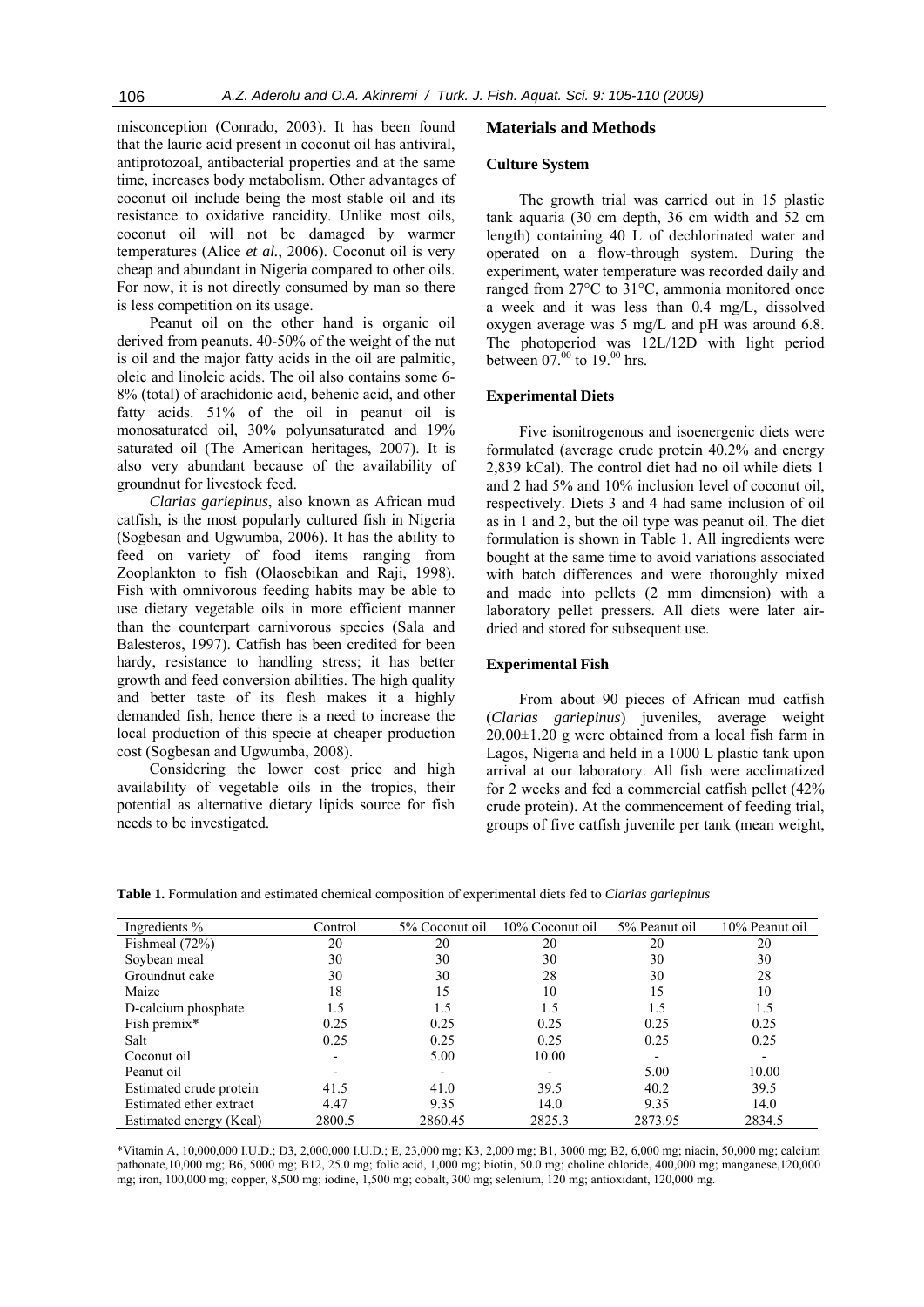26.80±0.2 g) were stocked over 15 experimental plastic tank aquaria. Three tanks were randomly assigned to each of the 5 experimental diets. Fish were hand-fed close to apparent satiation at 4% body weight twice a day  $(09.^{00}$  and  $14.^{00}$  hrs). Uneaten food was collected 1hr after feeding and then dried for proper feed intake record. Recovery rate of uneaten food was assumed by placing weighed feed in tanks without fish for 1h. It was then collected, dried and weighed. The recovery rate was calculated as percentage of final dry weight to initial dry weight and used to calibrate the amount of food intake (Pie *et al*., 2004). Fish were batch-weighed weekly and daily feeding was adjusted accordingly. The feeding trial lasted for a period of 6 weeks.

### **Sampling Procedures and Growth Parameters Evaluation**

Fish were weighed at the beginning of the experiment and weekly throughout 6 weeks of the experimental period. Feed intake was monitored for each experimental group in order to measure average feed intake and their effects on growth. These were determined by evaluating a number of growth and nutrient utilization indexes which include weight gain, specific growth rate (SGR), feed conversion ratio (FCR), protein intake and efficiency ratio and condition factor. At the end of the experimental period, 1.5 ml of blood was collected from the caudal peduncle of 2 fish each per experimental diet according to the methods of Joshi *et al*. (2002a). The blood samples were then dispensed into heparinised bottles to prevent coagulation. The capillary tubes were micro-centrifuged and the relative volume of the packed red blood cell was measured to determine the percent heamatocrit value (Joshi, 2002a). Other blood parameters measured included haemoglobin, percent plasma protein and cholesterol. The remaining fish were then used for carcass proximate composition analysis determination (A.O.A.C. 1997).

### **Data Computation**

The weight gain record and feed supplied were computed every week and later used to compute growth, feed utilization and economic parameters.

Mean weight gain  $=$  mean final weight  $-$  mean initial weight

Specific Growth Rate = 
$$
\frac{(\underline{Log_eW_2} - \underline{LogW_1})}{T_2 - T_1} \times 100
$$

where,  $W_2$  and  $W_1$  represent – final and initial weight,

 $T_2$  and  $T_1$  represent – final and initial time

Feed conversion ratio = Feed fed on dry matter (FCR) / Fish live weight gain Protein Efficiency Ratio = Mean weight gain per protein fed (PER)

Protein Intake  $(g)$  = Feed intake x crude protein of feed

The cost was based on the current prices of feed ingredients in the experimental locality (Nigeria) as of the time of purchase.

# **Economic Estimates**

Based on the price of each raw material (\$) and the amounts that were required to make the different diets, we calculated the cost/kg of each diet. The raw material prices used were average prices during the experimental period, due to the fact that there may be significant changes throughout the year. The economic conversion ratio (ECR) was determined using the following equation,  $ECR = Cost of diet x$ Feed conversion ratio (Piedecausa *et al*., 2007).

# **Statistical Analysis**

The experimental design was Randomised Complete Block Design and the data collected was subjected to analysis of variance while the differences among means were separated by Fisher least square difference test. Effect with a probability of  $P<0.05$ were considered significant.

# **Result**

### **Growth Performance and Nutrient Utilization**

Growth performance of African mud catfish fed diets with graded levels of oil were significantly higher  $(P<0.05)$  compared with the fish fed control diet without any oil (Table 2). While 10% level of inclusion of coconut oil resulted in significant weight gain better than 5% level, the contrary was obtained for the peanut treatment No significant difference was noticed in weight gain between the fish fed 10% coconut oil diets, and 5% peanut oil. Feed intake is significantly higher for fish on coconut oil diet compared to other feeds but the control diet is not significantly different from 10% peanut oil diet. Specific Growth Rate (SGR) was significantly different between the control and diets with dietary lipid (P<0.05) but between the 10% coconut oil diet and the 5% peanut oil, no significant difference was observed in the SGR. Feed Conversion Ratio (FCR) was significantly different between the control and test diet with the best value obtained for fish on diet 3. Between 10% coconut oil and 10% peanut oil, no significant difference was observed  $(P<0.05)$ . The fish fed with 5% peanut oil seem to perform better than the fish on other experimental diets including the control in all the parameters measured virtually. No mortality was recorded among fish on the different experimental diets through the duration of the experiment.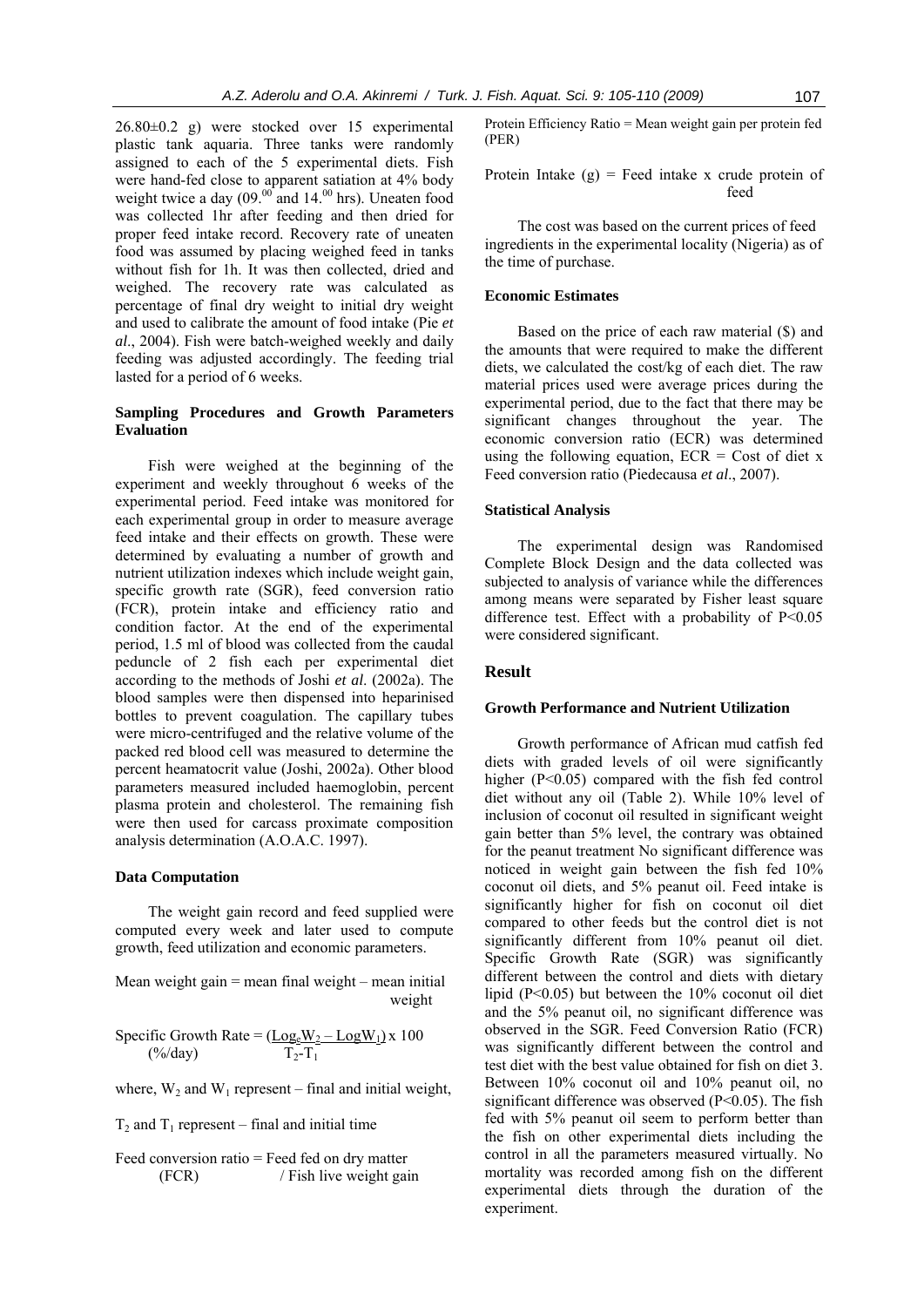| <b>Parameters</b>             | Control                       | 5% Coconut oil               | 10% Coconut oil               | 5% Peanut oil                 | 10% Peanut oil                |
|-------------------------------|-------------------------------|------------------------------|-------------------------------|-------------------------------|-------------------------------|
| Mean Initial Weight $(g)$     | $26.80 \pm 2.31^b$            | $26.80 \pm 2.31^b$           | $26.90 \pm 2.32$ <sup>a</sup> | $27.0 \pm 2.32^a$             | $26.90 \pm 2.32$ <sup>a</sup> |
| Mean Final Weight $(g)$       | $60.8 \pm 3.49^e$             | $70.0 \pm 3.74$ <sup>a</sup> | $77.4 \pm 3.93^b$             | $77.6 \pm 3.94^{\circ}$       | $76.0 \pm 3.90^{\circ}$       |
| Mean Weight $Gain(g)$         | $34.0 \pm 2.61$ <sup>d</sup>  | 43.2 $\pm$ 2.94 $\text{c}$   | $50.5 \pm 3.18^a$             | 50.6 $\pm$ 3.18 <sup>a</sup>  | 49.1 $\pm$ 3.13 <sup>b</sup>  |
| Average Feed Intake $(g)$     | $29.63 \pm 2.43^b$            | $30.83 \pm 2.48^a$           | $30.97 \pm 2.49^{\circ}$      | $28.80 \pm 2.40^{\circ}$      | $29.47 \pm 2.44^b$            |
| Feed Conversion Ratio(FCR)    | $0.87 \pm 0.41$ <sup>a</sup>  | $0.71 \pm 0.38^b$            | $0.61 \pm 0.35$ <sup>c</sup>  | $0.57 \pm 0.34$ <sup>d</sup>  | $0.60 \pm 0.35$ <sup>c</sup>  |
| Feed Efficiency Ratio(FER)    | $1.15 \pm 0.48^e$             | $1.40\pm0.53^{\rm d}$        | $1.64 \pm 0.57$ <sup>c</sup>  | $1.75 \pm 0.59^a$             | $1.67 \pm 0.58^b$             |
| Protein Intake $(g)$          | $11.90 \pm 1.54$ <sup>c</sup> | $12.64 \pm 1.59^{\circ}$     | $12.23 \pm 1.56^b$            | $11.58 \pm 1.52$ <sup>e</sup> | $11.64 \pm 1.53$ <sup>d</sup> |
| Protein Efficiency Ratio(PER) | $2.86 \pm 0.76$ <sup>e</sup>  | $3.48 \pm 0.83$ <sup>d</sup> | $4.13 \pm 0.91$ <sup>c</sup>  | $4.37\pm0.93^{\text{a}}$      | $4.22 \pm 0.92^b$             |
| Specific Growth Rate(%/day)   | $1.95 \pm 0.62$ <sup>be</sup> | $2.29 \pm 0.68$ <sup>d</sup> | $2.52 \pm 0.71$ <sup>a</sup>  | $2.50\pm0.71^{b}$             | $2.48 \pm 0.70$ <sup>c</sup>  |

**Table 2.** Growth performance and nutrient utilization patterns of fish fed graded levels of coconut oil and peanut oil

Means on the same row with different subscript letters are significantly different (P<0.05).

### **Body Composition and Haematological Parameters**

The effect of dietary lipids on whole body composition of African catfish is shown in Table 3. The ether extract and ash were significantly higher for fish on control diet while the % dry matter (DM) was significantly lower ( $P \le 0.05$ ) for the control group. At both levels tested in the coconut oil diets (5% and 10%), no significant difference (P<0.05) was noticed in the percentage ether extract.

The addition of oil brought about significant decreases in the haematological parameters. The heamatocrit and the haemoglobin values, except 10% coconut oil diet (Table 4). Cholesterol values were significantly higher between the fish on control and other experimental diets with the highest value recorded for 10% coconut oil diet.

Regarding the economic estimates (Table 5), the control diet was the least expensive but 5% diet feed had the best Economic Conversion Ratio (ECR) when compared to 10% inclusion level of the different test oils. 5% peanut diet had the least FCR value despite having the same feed cost with diet 2. The ECR value of diet 2 comes only next to the 0.51 obtained for diet 3.

### **Discussion**

Recent research has shown that substantial quantities of vegetable oil including coconut oil, palm oil and peanut oil can be used as energy substitutes in fish diets without negative effects on growth performance (Ng *et al*., 2003; Ng, 2004). This experiment yielded quite acceptable growth results and higher SGR when compared to the control diet. The results obtained for this study agreed with the growth improvement reported by Lim *et al.* (2001), Pie *et al.* (2004) and it confirms the suitability of the diets since there was no record of adverse effects on feed intake, growth and survival rate. The fish on the experimental diets showed satisfactory diet acceptance even at high (10% oil) inclusion levels. This indicates that there was neither palatability problem nor feed intake depression. Babalola and Adebayo (2007) fed earlier graded levels of plant oil to *Heterobranchus longfilis* fingerlings and up till

12.5% inclusion level, there was neither retarded growth nor feed intake associated problems. Although Ellis and Reigh (1991) reported that at high dietary lipid level, growth rate may be reduced due to reduced ability to digest and absorb high lipid, reduction in feed intake and or fatty acid imbalance in feed (NRC 1983). The present study showed that increase in dietary lipid level was not associated with decline in feeding rate. It could also be inferred that the level of oil being tested is not enough to cause any of the above side effects.

Improved feed conversion and protein efficiency ratio with increasing high lipid level in both oils tested, is in agreement with other studies (Einen and Roem, 1997; Weatherup *et al*., 1997; Pie *et al*., 2004). The improvement in PER could probably be that increased lipid level spared dietary protein conversion into energy (Chou and Shiau, 1996; Regost *et al*., 2001). On the contrary, Peres and Oliva-Teles (1999) did not observe any protein sparing effect of lipid when they fed European *Zea bass* on graded levels of dietary lipid. The explanation of Lim *et al.* (2001) is that theirs is a definite influence of source of non protein energy (lipid or carbohydrate) on the nitrogen retension and that dietary lipid may also influence the growth performance and protein utilization.

Inclusion of vegetable oils in the diets affects the fish fatty acid profile, but this effect is more obvious in marine species because of their limited ability to convert C18 into polyunsaturated fatty acid. According to the review of Henry *et al.* (1999), dietary lipid source and its degree of saturation can exert a significant effect on the energy flux and protein metabolism of the body. Changes in moisture content of whole fish carcass as a result of plant oil inclusion in the diet of red sea bream was noticed by Huang *et al.* (2007) and a reciprocal change in whole body lipid content compared to the moisture was also suggested by Bendiksen *et al.* (2003).

In this experiment, there was a decrease in body lipid composition, but an increase in crude protein content of the carcass. This could probably be that the quantity of oil used is not in excess of the fish requirement and better utilization of protein for growth as evident in the protein efficiency result obtained in this study. The use of vegetable oils reduces the N-3 series fatty acid and according to Bell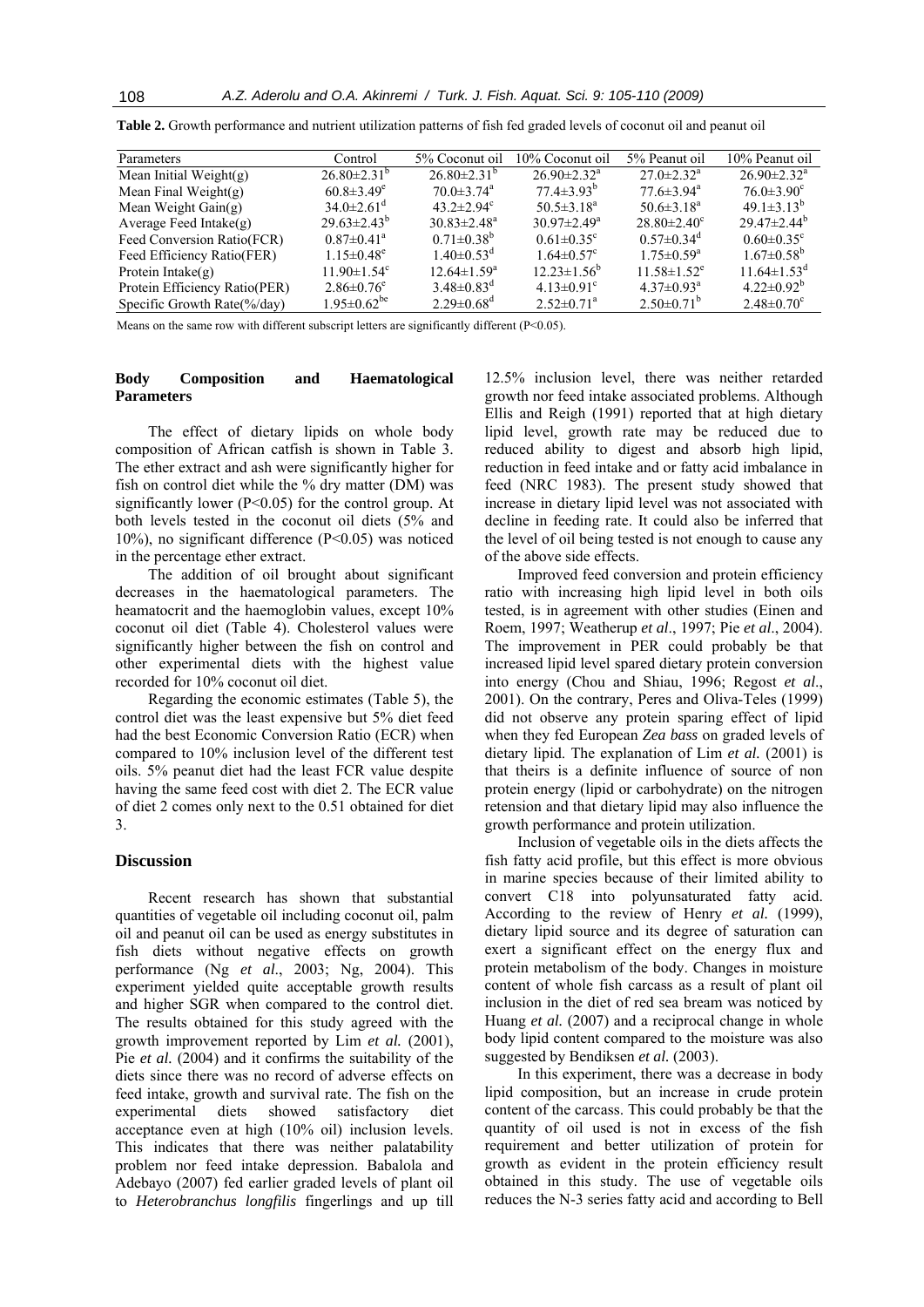| Diet               | Control                       |                                |                               |                               |                               |
|--------------------|-------------------------------|--------------------------------|-------------------------------|-------------------------------|-------------------------------|
| Drv matter $\%$    | $64.06\pm3.58$ <sup>d</sup>   | $71.11\pm3.77$ <sup>b</sup>    | 69 74 ± 3 73 <sup>b</sup>     | $68.20 \pm 3.69$ <sup>c</sup> | $74.36\pm3.86^a$              |
| Crude protein $\%$ | $26.69 \pm 2.31$ °            | $28.75 \pm 2.40^{\circ}$       | $29.50 \pm 2.43^{\circ}$      | $29.63 \pm 2.43^{\text{a}}$   | $29.06 + 2.41$ <sup>b</sup>   |
| Ether extract %    | $25.62 \pm 2.26^a$            | 19 48 $\pm$ 1 97 $\textdegree$ | $18.72 \pm 1.93$ <sup>c</sup> | $22.74\pm2.13^{6}$            | $16.86 \pm 1.84$ <sup>d</sup> |
| Ash $\%$           | $0.450 \pm 0.30$ <sup>a</sup> | $0.210 \pm 0.20$ <sup>c</sup>  | $0.180 \pm 0.19$ <sup>d</sup> | $0.380 \pm 0.26$ <sup>b</sup> | $0.360 \pm 0.27$ <sup>b</sup> |

**Table 3.** Effect of dietary lipid levels on body composition of African mud catfish

Means on the same row with different subscript letters are significantly different (P<0.05).

**Table 4.** Heamatological analysis of *C. gariepinus* fed graded levels of plant oil

| Heamatological indices                                                                        | Control                     | 5% Coconut oil               | 10% Coconut oil              | 5% Peanut oil                | 10% Peanut oil               |
|-----------------------------------------------------------------------------------------------|-----------------------------|------------------------------|------------------------------|------------------------------|------------------------------|
| Heamoglobin, Hb $(g/dl)$                                                                      | $13.0 \pm 1.61^a$           | $12.0 \pm 1.55$ <sup>c</sup> | $13.4 \pm 1.64^{\circ}$      | $12.0 \pm 1.55$ <sup>c</sup> | $12.5 \pm 1.58^b$            |
| Heamatocrit, PVC (%)                                                                          | $40.0 \pm 2.83^b$           | $37.0 \pm 2.72$ <sup>c</sup> | $42.0 \pm 2.90$ <sup>a</sup> | $37.0 \pm 2.72$ <sup>c</sup> | $38.0 \pm 2.76$ <sup>c</sup> |
| Chemistry                                                                                     |                             |                              |                              |                              |                              |
| Protein $(g/dl)$                                                                              | $4.0\pm0.9^{b}$             | $3.4 \pm 0.82$ <sup>d</sup>  | $4.2 \pm 0.92$ <sup>a</sup>  | $3.8 \pm 0.87$ <sup>c</sup>  | $3.9 \pm 0.88^{b}$           |
| $Cholesterol$ (mg/dl)                                                                         | $198 \pm 6.29$ <sup>d</sup> | $229 \pm 6.77^b$             | $266 \pm 7.29$ <sup>a</sup>  | $220 \pm 2.10^{\circ}$       | $230\pm6.78^b$               |
| Means on the same row with different subscript letters are significantly different $(D<0.05)$ |                             |                              |                              |                              |                              |

Means on the same row with different subscript letters are significantly different  $(P<0.05)$ .

**Table 5.** Economic analysis results for experimental diets

|                  | Control | 5% Coconut oil | 10% Coconut oil | 5% Peanut oil | 10% Peanut oil |
|------------------|---------|----------------|-----------------|---------------|----------------|
| FCR              | 0.87    | $0.71\,$       | 0.61            | 0.57          | 0.60           |
| Feed $cost(\$))$ | 0.84    | 0.88           | 0.90            | 0.90          | 0.94           |
| <b>ECR</b>       | ).73    | 0.63           | 0.55            | 0.51          | 0.56           |

*et al.* (2002) and Piedecausa *et al.* (2007), the fish muscle N3/N6 lipid ratio is strongly influenced by the diets N3/N6 ratio. Feeding on vegetable oils lowered the muscle content of eicosapentaenoic (EPA), decosahexaenoic acid (DHA) and archidioc acid (ARA) and this kind of effect has been noticed earlier in trout (Caballero *et al*., 2002) and African catfish (Ng *et al*., 2003). The haematological and blood chemistry result showed positive effect of plant oil inclusion level in the diet of *C. gariepinus* diet.

Blood is a good indicator in determining the health of an organism (Joshi *et al.,* 2002c), it also acts as a pathological indicator of the whole body, and hence haematological parameters are important in diagnosing the functional status of an animal exposed to suspected toxicant (Omitoyin, 2006). Haematological characteristics of most fish have been studied with the aim of establishing normal value range and any deviation from it may indicate a disturbance in the physiological process (Rainzapaiva *et al*., 2000). The values obtained in this experiment were within the normal ranges recommended for *Clarias gariepinus (*Joshi *et al*., 2002b). The heamatocrit and blood protein values for both the control and test diets were higher than the result obtained by Omotoyin (2006) for fish fed a control diet and poultry litter diet. The values obtained by Gabriel *et al.* (2004) in their study on the effect of sex, environment, health status and acclimatization on blood parameters were also within the range obtained in this study. Considering the fact that coconut oil had antiprotozoal, antiviral and antibacterial activities (Ogbolu *et al*., 2007), it could

be suggested probably as reason why the haematological properties of fish in this particular group seem higher than the control and the peanut oil diet.

#### **References**

- Alice, H., Lichtenstein, L.J., Appel, B., Micheal, S. and Camethon, M. 2006. Diet and life style recommendations revision 2006. Scientific statement from the American Heart Association Nutrition Committe Circulation, 114: 82-96.
- AOAC 1997. Official Methods of Analysis, 16<sup>th</sup> Ed. Association of Official Analytical Chemists, Washington.
- Babalola, T.O. and Adebayo, M.A. 2007. Effect of dietary lipid level on groth performance and feed utilization by *Heteobranchus longifilis* fingerlings. Journal of fisheries international, 2(1): 60-64.
- Bell, J.G., Henderson, R.J., Tocher, D.R., McGhee, F., Dick, J.R., Potter, A., Smullen, R.P. and Sargent, J.R. 2002. Substituting fish oil with crude palm oil in the diet of Atlantic salmon (*Salmo salar*) affects the muscle fatty acid composition and hepatic acid metabolism. J. Nutr., 132: 220-230.
- Bendiksen, E.A., Berg, O.K., Jobling, M., Arnesen, M. and Masoval, K. 2003. Digestibility, growth and nutrient utilization of Atlantic Salmon parr (*Salmon salar* L.) in relation to temperature, feed fat content and oil source. Aquaculture, 224(1-4): 283-299.
- Bimbo, A.P. 1990. Production of fish oil ch6 in fish oils nutrition. In: M.E. Stansby (Ed.) Van Nostrand Reinhold, NewYork: 141-180.
- Caballero, M.J., Obach, A., Rosenlund, G., Montero, D., Gisvold, M. and Izquierdo, M.S. 2002. Impact of different dietary lipid sources on growth, lipid